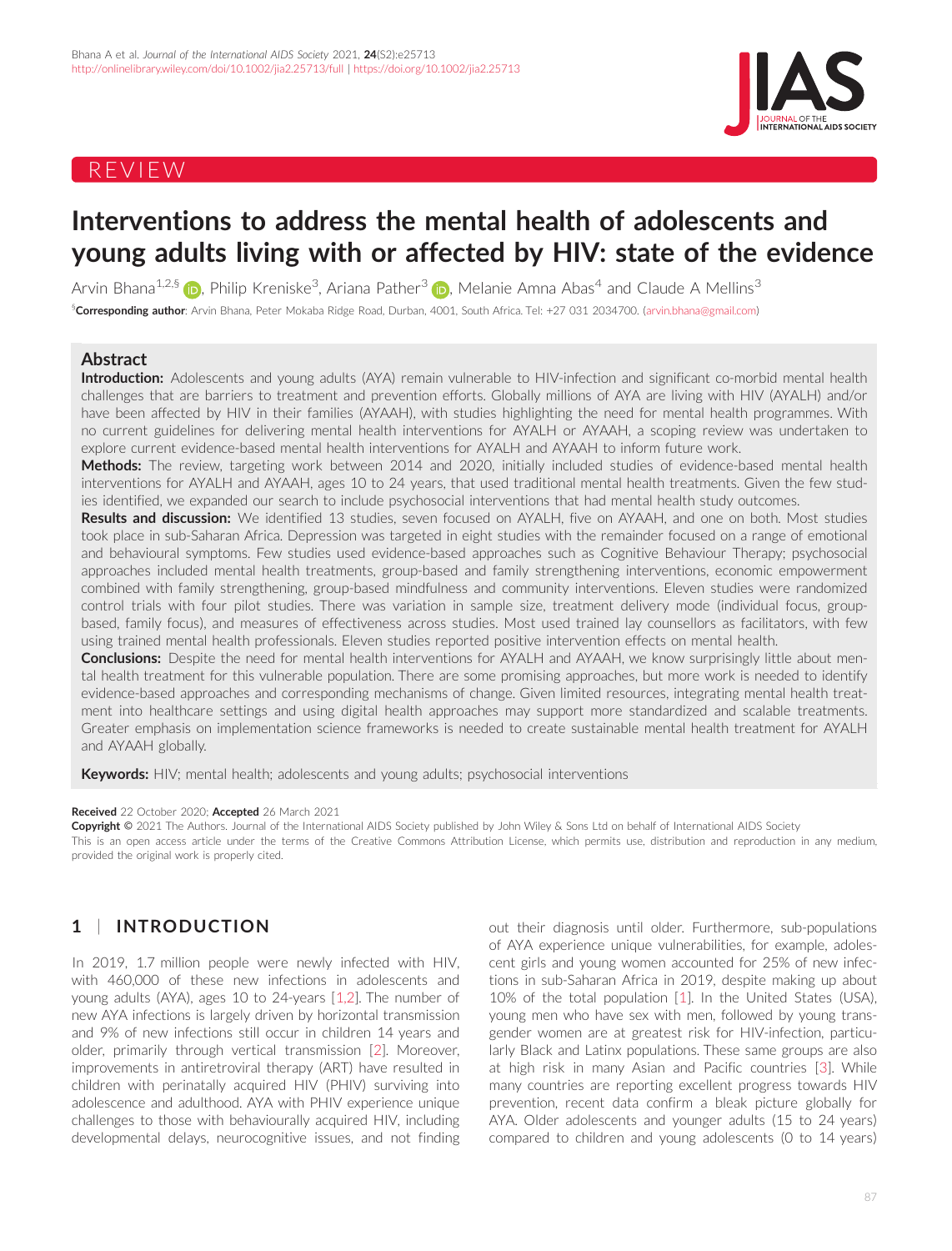and older adults (25+ years) have the lowest chance of knowing their status and the lowest likelihood of HIV viral suppression – along with the highest HIV incidence [\[4](#page-10-0)]. These data are being hidden in health information systems which pool figures in all those over the age of 14, and in those which merge older and younger adolescents [\[5](#page-10-0)]. Given the high burden of HIV among AYA, addressing the differential emotional and behavioural needs and complex vulnerabilities of AYA living with HIV (AYALH) is critical to treatment and prevention.

Mental health challenges are a critical barrier to ending the HIV epidemic across contexts and populations, given that they increase the risk of non-adherence to ART, poor engagement in care and sexual and substance use risk behaviours for HIV transmission [[6-9](#page-10-0)]. Studies from multiple countries increasingly show high rates of various mental health problems in AYALH ranging from psychosocial distress and symptoms of emotional and behavioural problems to actual psychiatric disorders [\[7,9-](#page-10-0) [14\]](#page-10-0), with some studies finding higher rates of mental health problems in youth compared to those with PHIV [[15,16\]](#page-10-0).

Importantly, addressing mental health problems early in AYA development is crucial for the wellbeing of those impacted [[17\]](#page-10-0) given that more than 50% of adult mental health disorders appear before the age of 14 years globally [\[18-20\]](#page-10-0). During this period, AYA experience extensive physical, hormonal, neurocognitive and psychosocial transformations. These changes are challenging to manage in the context of living with a chronic, life-threatening, stigmatized and sexually transmissible virus, that can have significant neurological effects [[7,21,22\]](#page-10-0).

Unfortunately, understanding the role of HIV and other pathways of influence on mental health has been difficult to determine. Studies of AYALH have often utilized comparison groups of AYA affected by HIV (AYAAH) - including those who lost one or both parents to AIDS, or who are living in households with caregivers or family members living with HIV, and those who were perinatally HIV exposed, but uninfected (PHEU) as they share many of the same psychosocial and contextual vulnerabilities. Results show that AYAAH are also at increased risk for mental health problems [\[23,24\]](#page-10-0), with some studies suggesting that they are at even greater risk than AYALH [\[11,14,16](#page-10-0)]. For example, in one study, AYAAH were more likely to be depressed, anxious and report internalized stigma, suicidal ideation and excessive substance use than AYALH [[16\]](#page-10-0). Importantly, both groups have shown higher rates of mental health problems than the general population [\[8,25,26](#page-10-0)]. In low-resource contexts, where the majority of AYALH and AYAAH reside, limited availability of psychosocial supports adds to the challenges of coping with poor mental health [[7,27-29\]](#page-10-0).

There are numerous individual, familial, social and environmental risks that can profoundly influence life trajectories and mental health in both AYALH and AYAAH [[7,27\]](#page-10-0). Both groups typically face ongoing and cumulative psychological stressors exacerbated by adverse environments including poverty, violence, discrimination, familial and environmental substance abuse or mental illness, as well as HIV-related illness and loss of caregivers. Both groups also confront stigma associated with familial HIV. All these factors have been associated with behavioural problems and psychiatric disorders, including post-traumatic stress disorder, depression and severe anxiety [\[30](#page-11-0)], which in turn may increase sexual risk behaviours, putting AYAAH at risk of HIV infection, and putting AYALH at risk for non-adherence to treatment, poor health outcomes, and secondary transmission to others. For these reasons, it is imperative to consider mental health interventions for both groups.

Fortunately, over the past 20 years, substantial advances in evidence-based mental health treatment for AYA in the general population could be a basis for intervention work with AYALH and AYAAH. Evidence-based mental health treatment, that is a treatment approach supported by a body of research evidence relating to its efficacy, include Cognitive-Behavioural Therapy (CBT) [[31,32\]](#page-11-0), Interpersonal Psychotherapy (IPT) [\[33,34\]](#page-11-0), Dialectical Behavioural Therapy (DBT) and Acceptance and Commitment Therapy [[35\]](#page-11-0). Most of these treatments have been evaluated with AYA in multiple trials in multiple contexts, although primarily in resource-rich countries, led by professional therapists. Although limited, increasingly trials are being conducted for use by lay counsellors in low- and middleincome countries (LMIC) [[36](#page-11-0)].

Relatedly, multiple reviews have documented that even fewer trials have tested interventions which target the mental health needs AYALH or AYAAH, particularly in LMIC, with mixed findings [[9,24,29,37,38\]](#page-10-0). Due to the lack of sufficient evidence, the World Health Organization guidelines on mental health treatment and prevention for adolescents (Helping Adolescents Thrive) concluded that despite the priority of delivering mental health interventions to AYALH, no recommendations could be made and highlighted a need for highquality research on psychosocial interventions promoting AYALH mental health [[39](#page-11-0)]. A similar need has been advocated for AYAAH including uninfected AYA with PHEU given the high rates of mental health problems and potential risks of perinatal exposure to ART, as well as similar psychosocial and contextual risks as AYALH [\[40\]](#page-11-0). Given the research gap, a scoping review was undertaken to explore current evidencebased mental health interventions for AYALH and AYAAH (including uninfected AYA with PHEU) and to explore how research gaps could be addressed to inform evidence-based interventions for this population.

# 2 | METHODS

We followed the Preferred Reporting Items for Systematic Review and Meta-Analysis (PRISMA) guidelines for scoping reviews [[41](#page-11-0)], searching data in August and September 2020 using online electronic databases, including PubMed (which includes Medline), the following EBSCO databases Psycharticles, Socindex, Academic Search Complete, Family and Society Studies Worldwide; CINAHL; Web of Knowledge Social Science and Emerging sources databases; EMBASE; Proquest; Scopus; Cochrane Reviews; Epistemonikos (evidence-based healthcare database); CT.gov [\(http://apps.who.int/trialsearch\)](http://apps.who.int/trialsearch) and the International Clinical Trials Registry Platform [\(https://](https://clinicaltrials.gov) [clinicaltrials.gov](https://clinicaltrials.gov)). In addition, we examined the National Institute for Health databases and the AIDS 2020 Virtual Conference Oral Abstracts and E-posters conference proceedings. Lastly, additional hand searching, and citation tracking was done.

Given previous reviews [\[6-9,24,29,37,38,42](#page-10-0)], we focused our search on 2014 to 2020. We predefined our search using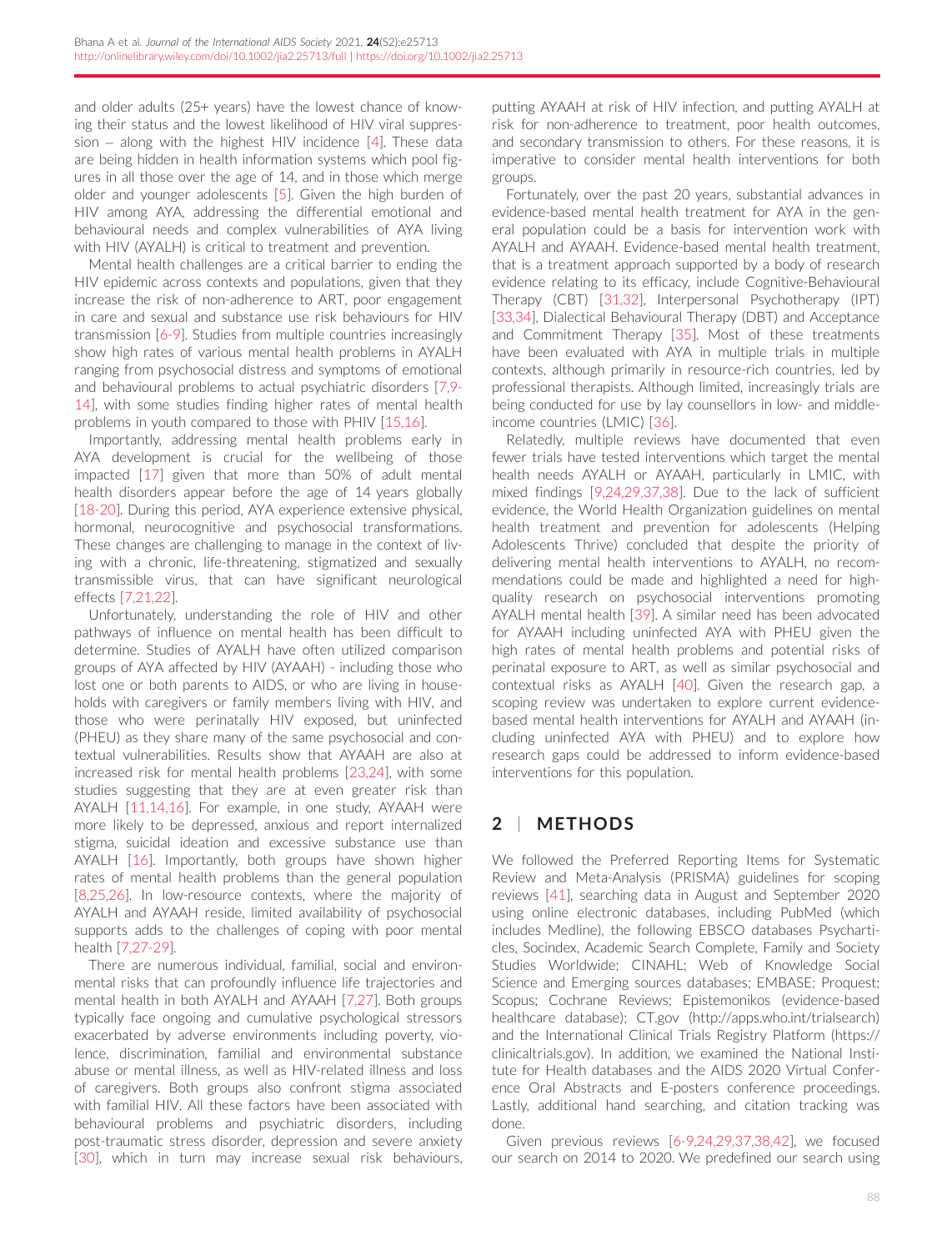Population, Intervention, Comparison, Outcome and Study (PICOS).

- a. Population: AYALH or AYAAH, aged 10 to 24 years. Although adolescence is typically defined as ages 10 to 19 years, there is inconsistency in the definition across agencies and contexts. Additionally, in many clinical HIV settings, AYA remain in paediatric HIV care into their twenties (19 to 24 years). While it is recognized that several stages of development exist within adolescence itself (early – 10 to 13 years; middle  $-$  14 to 16 years; late  $-$  17 to 19 years), many studies do not distinguish between these stages, and thus we included studies using a broader definition of adolescence. This broad range ensured inclusion of a larger number of studies, with the recognition that younger and older adolescents may require different approaches.
- b. Intervention: any mental health treatment approach, or psychosocial intervention that has promotion of mental health or reduction of mental health distress as an outcome. This could include a range of modalities, including school-based, social and family support, community and economic interventions, etc.
- c. Comparison group: any choice of comparison group including no comparison group.
- d. Outcome: any mental health outcome variable including psychiatric disorders, general mental illness or specific mental health problems (e.g. depression, anxiety); also included were the following: psychological or emotional wellbeing, psychosocial capital or resilience, or mental or emotional health; psychological distress or emotional distress or trauma.
- e. Study design: any research study design that included a mental health-related intervention. Clinical notes or reports or case-based descriptions of mental health interventions were excluded.
- f. Geographic location: all global locations were included. Even though a majority of AYALH and AYAAH live in sub-Saharan Africa, given the global epidemiology of HIV in women which in turn affects youth, we included evidence-based mental health treatments from across the globe.

The first author (AB) undertook the scoping review of databases described above using the above criteria and the search terms described in Appendix S1. Following the search, any duplicates were removed. The remaining titles were imported into Rayyan software to scan titles and abstracts for selection [\[43\]](#page-11-0). A second author (PK) independently searched 25% of the same list of titles and abstracts. This review process did not find discrepancies or additional titles for inclusion. Importantly, in the first review search, only four studies were identified using more traditional evidence-based mental health interventions (e.g. CBT, IPT). Thus, we expanded the review to include mental health promotion interventions or interventions that targeted mental health outcomes, including psychosocial, school-based, family strengthening and economic empowerment interventions [\[24,29,38](#page-11-0)].

For presentation, we organized the studies into several categories of interventions: individual mental health treatment; group and family strengthening; family based economic strengthening; group-based mindfulness training; and a community-based intervention. An analysis of the review results

focuses on providing a detailed description of the mental health interventions, describing the targeted mental health conditions, the specific outcome measures used, the type of evidence-based intervention that was used, the setting in which this intervention was applied, the training and level of expertise required to deliver the intervention, and the outcomes of the mental health intervention.

# 3 | RESULTS AND DISCUSSION

Our database search identified 1335 records. After removing duplicates, the remaining 1145 titles were screened. The majority did not meet study criteria as most were descriptive or clinical accounts of individuals living with or affected by HIV and focused on social, demographic and clinical characteristics rather than interventions. Only 20 titles remained for full-text evaluation with 13 studies meeting inclusion criteria. The remainder did not have a mental health outcome, did not measure the effects of a mental health intervention, or focused on adult participants (Figure [1](#page-3-0)).

## 3.1 | Evaluation of risk of bias

An evaluation of the bias risk of the 13 studies in this review was done to establish the relative strength of evidence of mental health interventions for AYALH and AYAAH using the Method for Evaluating Research Guideline Evidence (MERGE) [[44\]](#page-11-0). MERGE provides a simple and well-defined way of evaluating public health interventions. Each of the 13 articles reviewed were independently coded by two authors (AB, AP) based on criteria relevant to evaluating intervention study characteristics. An agreement of 85% was achieved with differences in scoring (two cases) resolved through discussion. Table [1](#page-4-0) shows the overall rating for each study using MERGE guidelines. Of the 13 studies, six were very unlikely or unlikely to change in outcome, with seven likely or very likely to have changed outcomes as a function of design flaws (Table [1](#page-4-0)).

## 3.2 | General characteristics

Among the 13 studies, eight focused on AYALH [\[45-52\]](#page-11-0), five on AYAAH [\[53-57\]](#page-11-0) and one on both [\[58\]](#page-11-0) (See Table [2\)](#page-5-0). Nine studies took place in sub-Saharan Africa, three in Asia (China, Myanmar, Thailand), and two in North America (both USA).

Depression was the most common mental health problem studied  $(N = 9)$  [[45-48,51,54,56-58](#page-11-0)], with various depression scales used, including the Patient Health Questionnaire (PHQ-9) [[45,48](#page-11-0)], the Center for Epidemiologic Studies Depression Scale for Children [\[58\]](#page-11-0), the Child Depression Inventory [[47,51,54\]](#page-11-0), the Zung Self-Rating Scale [\[57\]](#page-11-0) and the Depression Anxiety Stress Scale [\[56\]](#page-11-0). Only one study used a formal depression diagnostic tool, the Quick Inventory of Depressive Symptomatology-Clinician, since depression was an inclusion criterion for study participation [[46](#page-11-0)].

Five studies utilized a general measure of emotional and behavioural symptoms, the Strengths and Difficulties Questionnaire (SDQ) [[45,47,48,53,54](#page-11-0)], two studies assessed hopelessness [\[51,55](#page-11-0)], one focused on emotional regulation [\[49](#page-11-0)], and one study focused on self-esteem, self-worth, stigma (not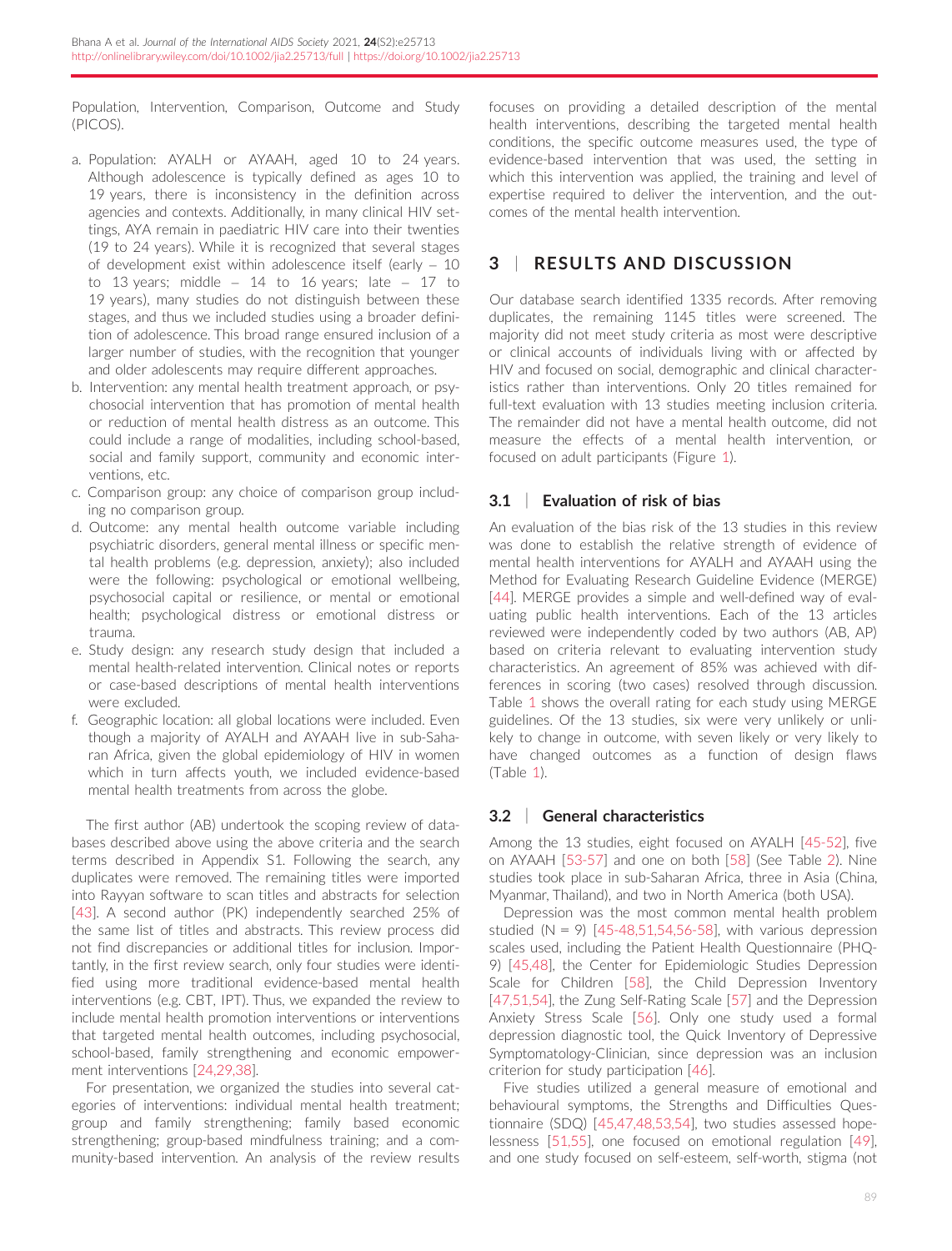<span id="page-3-0"></span>

Figure 1. (Scoping Review) PRISMA Guide.

defined) and quality of life as indicators of mental health [[50\]](#page-11-0). Apart from two studies [[46,49\]](#page-11-0), the measures in all others were adapted/translated to suit local needs in terms of language and meaning. None of the studies undertook any formal validation of the measures used.

Importantly, the 13 studies reflect a range of intervention strategies, including CBT, IPT, motivational interviewing (MI), family strengthening, economic empowerment, mindfulness, problem-solving and disclosure as presented below. Although mental health had to be an outcome for our review, it was not necessarily the only outcome – adherence, stigma and disclosure, for example were other outcomes in the studies. Moreover, the interventions were implemented by a range of facilitators from trained masters and doctoral-level therapists with enhanced CBT skills to community adolescent treatment supporters, trained lay health workers and skilled mindfulness instructors. All the interventions included some form of facilitator training and supervision.

### 3.3 | Individual mental health treatment interventions

As noted, only one study used a mental health diagnosis for study inclusion criteria [\[46](#page-11-0)]. This study examined the influence of depression treatment on adherence and health outcomes among eight AYALH in the USA diagnosed with depression. The intervention used CBT that included problem solving, mood monitoring, behavioural activation and cognitive restructuring to decrease obstacles to adherence and increase wellness (self-acceptance, positive relations with others, autonomy, environmental mastery, purpose in life and personal growth). Training in emotional regulation, social skills, assertiveness and relaxation was also provided. This study found that at 24 weeks post-baseline, the criteria for remission were met with a depression mean score of 1.5 compared to a score of 16 at baseline. Adherence improved from 74.3% to 90.5%. Although promising, with only eight participants, no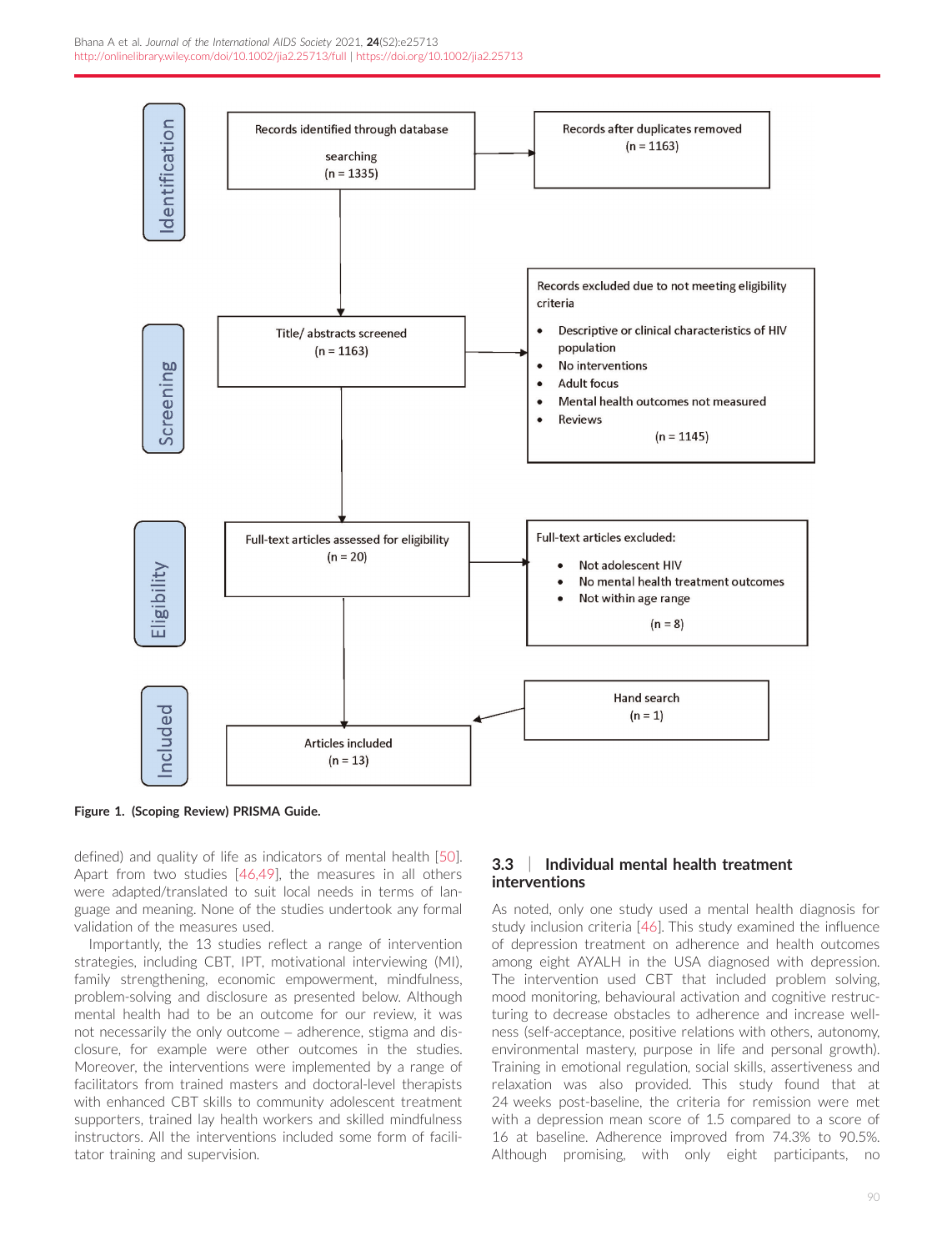#### <span id="page-4-0"></span>Table 1. Risk of bias analysis

| Author and year           | Comments                                                                   | Overall assessment of bias | Rating    | <b>Outcomes</b>         |
|---------------------------|----------------------------------------------------------------------------|----------------------------|-----------|-------------------------|
| Betancourt et al (2017)   | Contamination of community samples                                         | I ow-moderate risk         | <b>B1</b> | Unlikely to change      |
| Cavazos-Rehg et al (2020) | Well-controlled study                                                      | Low risk of bias           | A         | Very unlikely to change |
| Dow et al (2020)          | Some bias due to lack of blinding and<br>differences in treatment approach | Low-moderate risk          | <b>B1</b> | Unlikely to change      |
| Kennard et al (2014)      | Case control study; small sample, no control<br>group                      | High risk of bias          | C         | Very likely to change   |
| Li et al (2014)           | Small sample and potential bias in<br>randomization process                | Moderate-High risk         | <b>B2</b> | Likely to change        |
| Mon et al (2016)          | Randomized only some groups;<br>measurement bias                           | Moderate-high risk         | <b>B2</b> | Likely to change        |
| Nestadt et al (2019)      | Small sample size, well controlled study                                   | Low-moderate risk          | <b>B1</b> | Unlikely to change      |
| Puffer et al (2016)       | Potential contamination and temporal effects<br>of stepped-wedge design    | Low-moderate risk          | <b>B1</b> | Unlikely to change      |
| Ssewamala et al (2016)    | Well controlled study                                                      | Low-moderate risk          | <b>B1</b> | Unlikely to change      |
| Thurman et al (2018)      | Biased sampling, no randomization and no<br>control group                  | High risk of bias          | C         | Very likely to change   |
| Vreeman et al (2019)      | Only sites randomized, not individual<br>allocations                       | Moderate-high risk         | <b>B2</b> | Likely to change        |
| Webb et al (2018)         | Small sample size and 25% loss to follow-up                                | Moderate-high risk         | <b>B2</b> | Likely to change        |
| Willis et al (2019)       | Small sample size and 32% loss to follow-up                                | Moderate-high risk         | <b>B2</b> | Likely to change        |

comparison group and multiple components, a larger trial is needed to evaluate intervention efficacy.

Another study, based in Kenya, examined a counselling intervention to enhance HIV disclosure among AYALH randomized to intervention or control. This disclosure intervention comprised intensive counselling with trained counsellors and resulted in increased disclosure over 24 months, but with no statistically significant group differences in depression and SDQ scores [\[48\]](#page-11-0).

#### 3.4 | Group and family strengthening interventions

One study used an randomized control trial (RCT) and stepped-wedge design to evaluate a combined individual (2 sessions) and group-based (10 sessions) mental health intervention for AYALH [[45](#page-11-0)]. The intervention, delivered by trained young adult group leaders who were either living with HIV and/or had prior mental health research experience, addressed mental health challenges through teaching strategies to improve coping and family support, and reduce internal stigma. The intervention was adapted for AYALH, in part, from a CBT intervention for bereaved orphans in Tanzania and included components of IPT and MI. Depression and SDQ scores improved overall, but with no statistically significant group differences. Scores on internalized stigma (effect size 2.11), externalized stigma (effect size 1.5) and self-reported adherence scores (effect size 7.29) all improved significantly in the intervention arm compared to standard of care.

A group-based intervention for AYAAH in Kenya was evaluated through a cluster RCT with families attending various churches [[54\]](#page-11-0). The intervention sought to improve overall family communication particularly in relation to economic, emotional and HIV-related topics. While the intervention resulted in significant improvements in family communication compared to the comparison group, there was no significant impact on AYAAH mental health.

A few studies, all in LMIC, used family strengthening interventions. One pilot RCT with 88 families in Rwanda found that AYAAH and AYALH had significantly fewer symptoms of depression after receiving a family home-based intervention to support mental health and promote parent–child relationships compared to controls [[58](#page-11-0)]. Another study used an adapted version of the Collaborative HIV and Adolescent Mental Health Program (CHAMP), an evidence-based intervention originally developed for youth at risk for HIV in the USA and validated in a large-scale clinical trial [[59\]](#page-11-0), and then adapted for AYAAH and AYALH in multiple contexts including the USA, South Africa, and Thailand (also called CHAMPSA, CHAMP+, CHAMP+Asia and VUKA) [[52\]](#page-11-0). CHAMP is a developmentally timed intervention which aims to prevent HIV infection and promote mental health in adolescents through promoting family and peer support, adolescent and caregiver skill building, and promotion of resilience [[59-62](#page-11-0)].

Several RCT pilot studies with early adolescents living with HIV, adapted this multiple family group-based intervention, CHAMP+ [\[47,61-63](#page-11-0)]. The most recent work, CHAMP+Asia took place in several HIV clinics in Thailand and focused on the promotion of mental health and ART adherence and prevention of sexual and drug-use risk behaviours in AYALH and can be delivered by lay counsellors, masters level psychologists or social workers. Six-month post baseline, AYALH in CHAMP+ condition had significantly improved adherence and mental health scores on the SDQ, but not on the Child Depression Inventory, compared to the comparison group [\[63](#page-11-0)].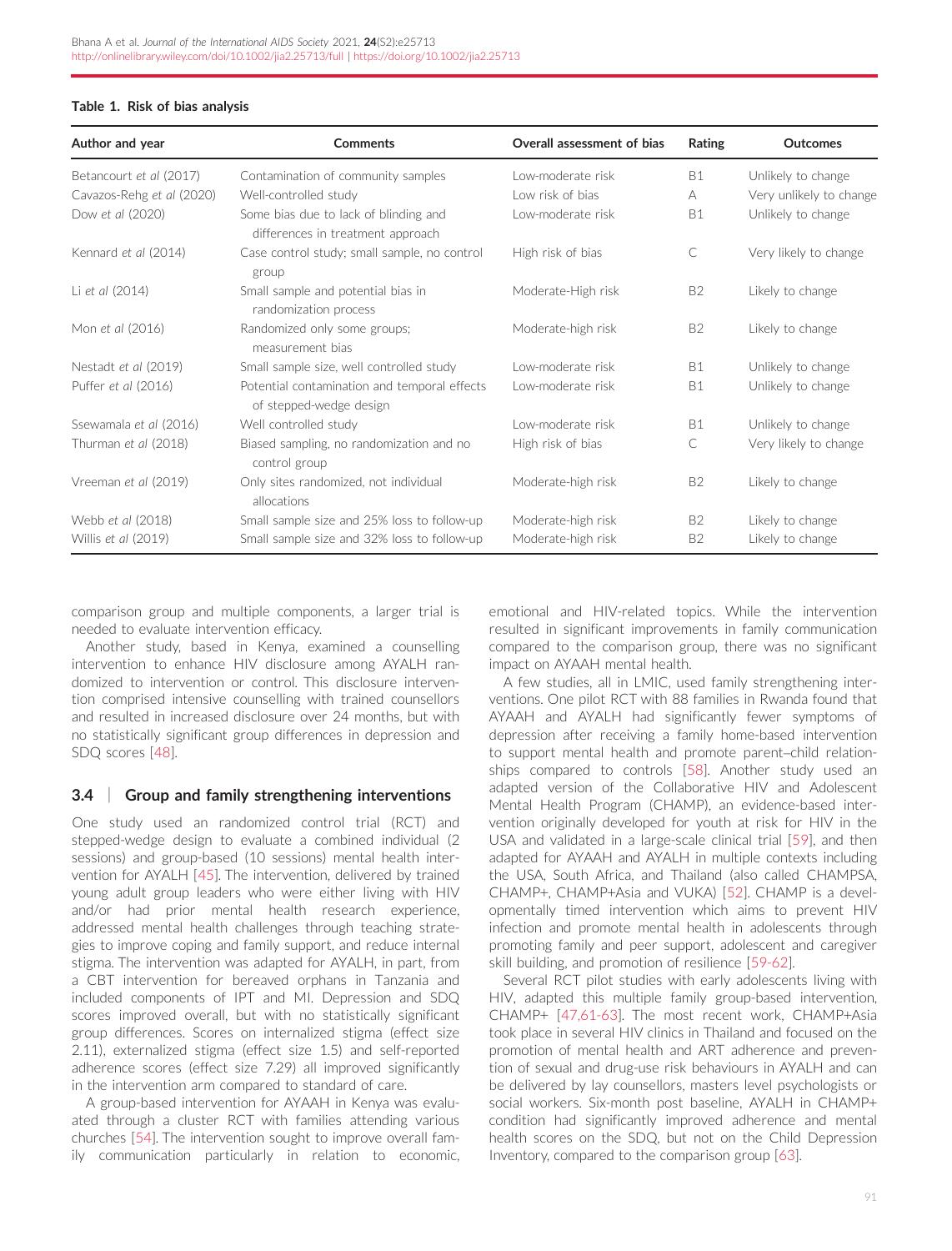<span id="page-5-0"></span>

| Author, year                                                   |                                                              | Study population                                                                                                                           |                                                                                                                                                                                                                                                                                                          |                                                                         |                                                                                                |                                                                                                                                                                                                                       |
|----------------------------------------------------------------|--------------------------------------------------------------|--------------------------------------------------------------------------------------------------------------------------------------------|----------------------------------------------------------------------------------------------------------------------------------------------------------------------------------------------------------------------------------------------------------------------------------------------------------|-------------------------------------------------------------------------|------------------------------------------------------------------------------------------------|-----------------------------------------------------------------------------------------------------------------------------------------------------------------------------------------------------------------------|
| country<br>and                                                 | HIV status-and<br>other criteria                             | Total N; gender and<br>age                                                                                                                 | Intervention focus and facilitators                                                                                                                                                                                                                                                                      | inclusion criteria<br>Study design &                                    | outcomes only<br>Mental health                                                                 | Summary of mental health<br>findings only                                                                                                                                                                             |
| Betancourt et al<br>requirement<br>(2017)<br>Rwanda<br>HM PN   | living with one HIV<br>positive caregiver<br>AYAAH and AYALH | $N = 123$ caregivers<br>(12% HIV positive;<br>$N = 170$ AYAAH<br>(7 to 17 years,<br>(48% female)<br>$mean = 11$<br>82 families<br>$n = 21$ | Intervention) to promote mental health<br>and improve parent-child relationships<br>Manualized, delivered by: Bachelor level<br>in families with caregivers living with<br>$\infty$<br>90-minute weekly home visiting;<br>FSI-HIV (Family Strengthening<br>counsellors;<br>sessions<br>$\geqq$           | Pilot RCT                                                               | Functional impair-<br>Conduct prob-<br>Depression<br>ment<br>lems                              | compared to controls by self<br>group on conduct problems,<br>No significant differences by<br>At 3 months, AYAAH in FSI-<br>symptoms of depression<br>functional impairment<br>HIV showed fewer<br>and parent report |
| requirement<br>Cavazos-Rehg<br>et al (2020)<br>Uganda<br>No MH | HJAKA                                                        | (10 to 16 years,<br>$mean = 12.42$<br>(56.4% female)<br>$N = 702$                                                                          | educational sessions and adherence<br>Family level economic strengthening<br>management sessions, support for<br>Delivered by lay counsellors in ART<br>ART, microenterprises for family<br>intervention includes 4 financial<br>income over 24 months + 12<br>adherence + finance mentor<br>counselling | Repeated measures<br>RCT                                                | Hopelessness<br>Hopelessness<br>Self-Concept<br>Self-Concept<br>Depression<br>Depression       | reported lower hopelessness<br>At 24 months, treatment arm<br>score and at 36 months,<br>lower depression scores                                                                                                      |
| Dow et al (2020)<br>requirement<br>Tanzania<br>No MH           | HJKXA                                                        | $N = 128$ AYALH<br>(84% perinatally<br>(12 to 24 years,<br>$mean = 18$<br>51% female)<br>acquired)                                         | experience with mental health research<br>intervention sessions with elements of<br>30 years) living with HIV and/or prior<br>Two individual and ten group-based<br>CBT, IPT, MI, Trauma counselling<br>Delivered by young adults (23 to<br>lasting 90 minutes                                           | wedge design<br>$RCT - stepped$                                         | behavioural prob-<br>Post-traumatic<br>Emotional and<br>Depression<br>Stigma<br>stress<br>lems | compared to the control arm<br>differences in mental health<br>emotional and behavioural<br>At 6 months, no significant<br>scores for depression,<br>problems and stigma                                              |
| MH requirement<br>Kennard et al<br>(2014)<br>USA               | with depression<br>AYALH diagnosed                           | (88% behaviourally<br>(16 to 24 years,<br>$(13%$ female)<br>$mean = 21$<br>acquired)<br>$\frac{8}{10}$                                     | CBT intervention with elements of MI;<br>6 months using health and wellness<br>14 planned, 60-minute sessions over<br>Delivered by masters/ doctoral level<br>psychotropic medication; and<br>therapists trained in CBT<br>psychoeducation                                                               | Treatment group at<br>sites - with no<br>two treatment<br>control group | Depression                                                                                     | (Continued)<br>At 6 months, depression<br>improved                                                                                                                                                                    |

Table 2. Study characteristics

I

Table 2. Study characteristics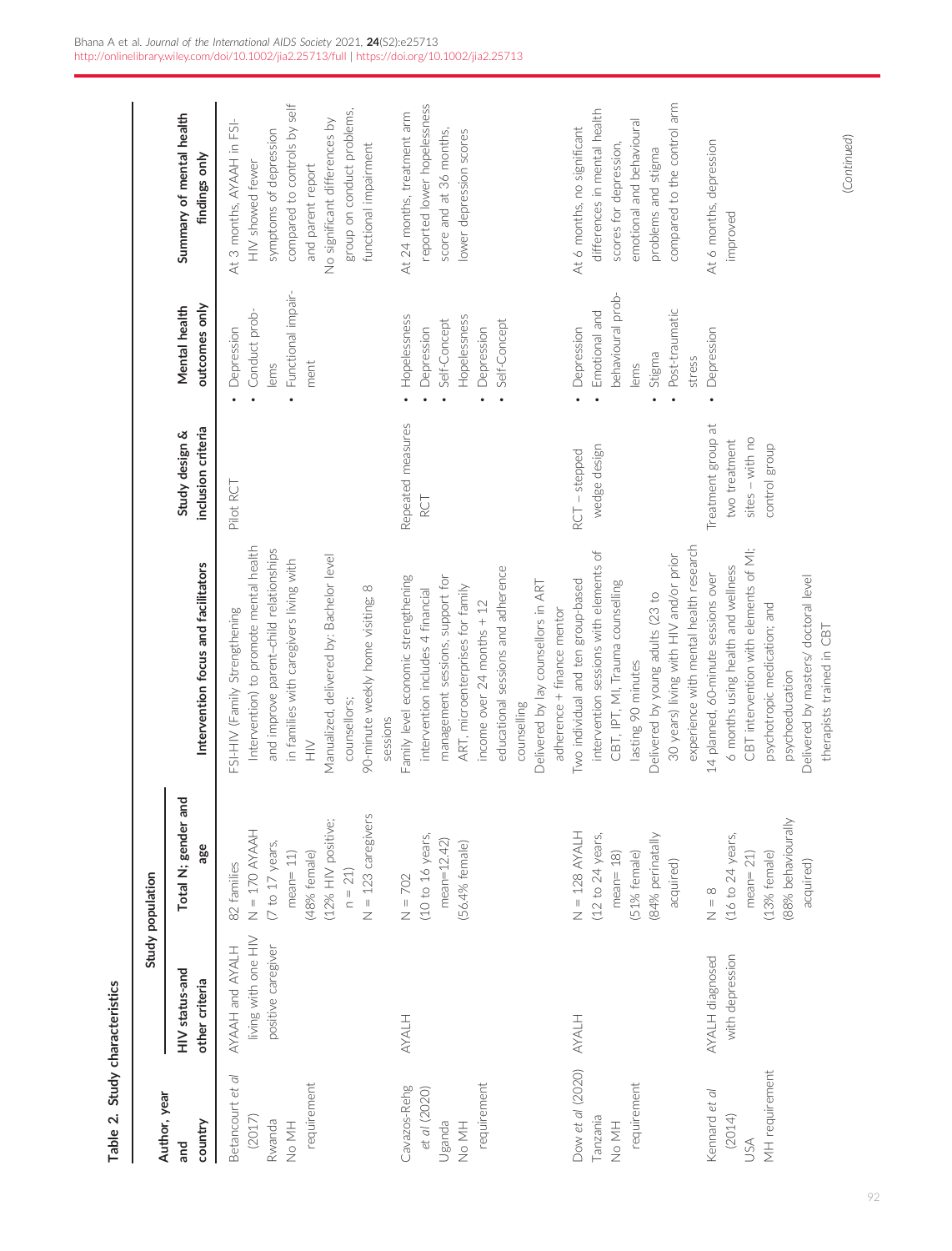| Author, year                                                |                                  | Study population                                                                                                                           |                                                                                                                                                                                                                                                 |                                        |                                                                                    |                                                                                                                                                          |
|-------------------------------------------------------------|----------------------------------|--------------------------------------------------------------------------------------------------------------------------------------------|-------------------------------------------------------------------------------------------------------------------------------------------------------------------------------------------------------------------------------------------------|----------------------------------------|------------------------------------------------------------------------------------|----------------------------------------------------------------------------------------------------------------------------------------------------------|
| country<br>and                                              | HIV status-and<br>other criteria | <b>Pue</b><br>Total N; gender<br>age                                                                                                       | Intervention focus and facilitators                                                                                                                                                                                                             | inclusion criteria<br>Study design &   | outcomes only<br>Mental health                                                     | Summary of mental health<br>findings only                                                                                                                |
| requirement<br>Li et al (2014)<br>No MH<br>China            | HAANA                            | $\overline{c}$<br>(6 to 12 years, 13<br>(47% female)<br>18 years<br>$N = 79$                                                               | A multilevel family intervention focusing<br>impact of living with HIV small group<br>session, home-based family activities<br>and community events to promote<br>on the family's capacity overcome<br>social integration                       | Cluster RCT                            | Problem beha-<br>Self-esteem<br>Depression<br>viour                                | esteem among 6 to 12-year-<br>old children, but not 13 to<br>At 6 months, improved self-<br>18 years; decrease in<br>problem behaviour in<br>controls    |
| Mon et al (2016)<br>requirement<br>Myanmar<br>HN ON         | HAANA                            | $N = 160$ AYAAH<br>(10 to 16 years)<br>(58.8% female)                                                                                      | sessions over 3 months for a total of 8<br>Delivered by trained mindfulness leader<br>Mindfulness training group intervention<br>sessions lasting 120 minutes each                                                                              | Cluster RCT                            | Behavioural Prob-<br>Emotional and<br>lems                                         | improved; no effect on social<br>At 6 months, emotional and<br>behavioural problems<br>behaviour                                                         |
| requirement<br>Nestadt et al<br>Thailand<br>HM PN<br>(2019) | AYALH; on ART                    | caregiver and AYALH<br>(9 to 14 years, mean=<br>(100% perinatally<br>$N = 88$ dyads of<br>(49% female)<br>infected)<br><b>AYALH</b><br>12) | activities and facilitated discussion over<br>cartoon-based curriculum, follow-up<br>Б<br>manualized intervention, including<br>11 weekly sessions using structured<br>Delivered by a social worker or<br>counsellor<br>6 months                | Pilot RCT                              | Behavioural Prob-<br>Emotional and<br>Depression<br>lems<br>$\bullet$              | significant improvements in<br>emotional and behavioural<br>At 6 months, statistically<br>ਨ<br>9 months, but not on<br>problems, sustained<br>depression |
| requirement<br>Puffer et al<br>(2016)<br>No MH<br>Kenya     | HAAH                             | (10 to 16 years, mean=<br>Š<br>$N = 203$ caregiver<br>$N = 237$ AYAAH<br>(51% female)<br>124 families<br>12)                               | Church-based intervention for families of<br>preparation (no prior training in MH or<br>received 5-day training and weekly<br>Delivered by 4 lay facilitators who<br>9 sessions of 120 minutes each<br>delivered in churches<br>HIV prevention) | stepped wedge<br>Cluster RCT<br>design | Behavioural Prob-<br>Emotional and<br>Self-esteem<br>Depression<br>Anxiety<br>lems | At 3 months, no effects on<br>mental health outcomes                                                                                                     |
| Ssewamala et al<br>requirement<br>Uganda<br>No MH<br>(2016) | AYAAH; (Orphans)                 | (12 to 16 years, mean=<br>(65% female)<br>$N = 346$<br>13)                                                                                 | month, managing a savings account and<br>ten, 1 to 2 hours microenterprise skills<br>Family level economic strengthening that<br>Delivered by lay counsellors and finance<br>included one mentorship meeting per<br>over 12 months<br>mentor    | Two-arm cluster<br>RCT                 | Hopelessness<br>Self-concept<br>$\ddot{\phantom{0}}$                               | hopelessness, and high-levels<br>arm reported lower-levels of<br>of self-concept compared to<br>At 24 months, the treatment<br>the control arm           |

93

(Continued)

(Continued)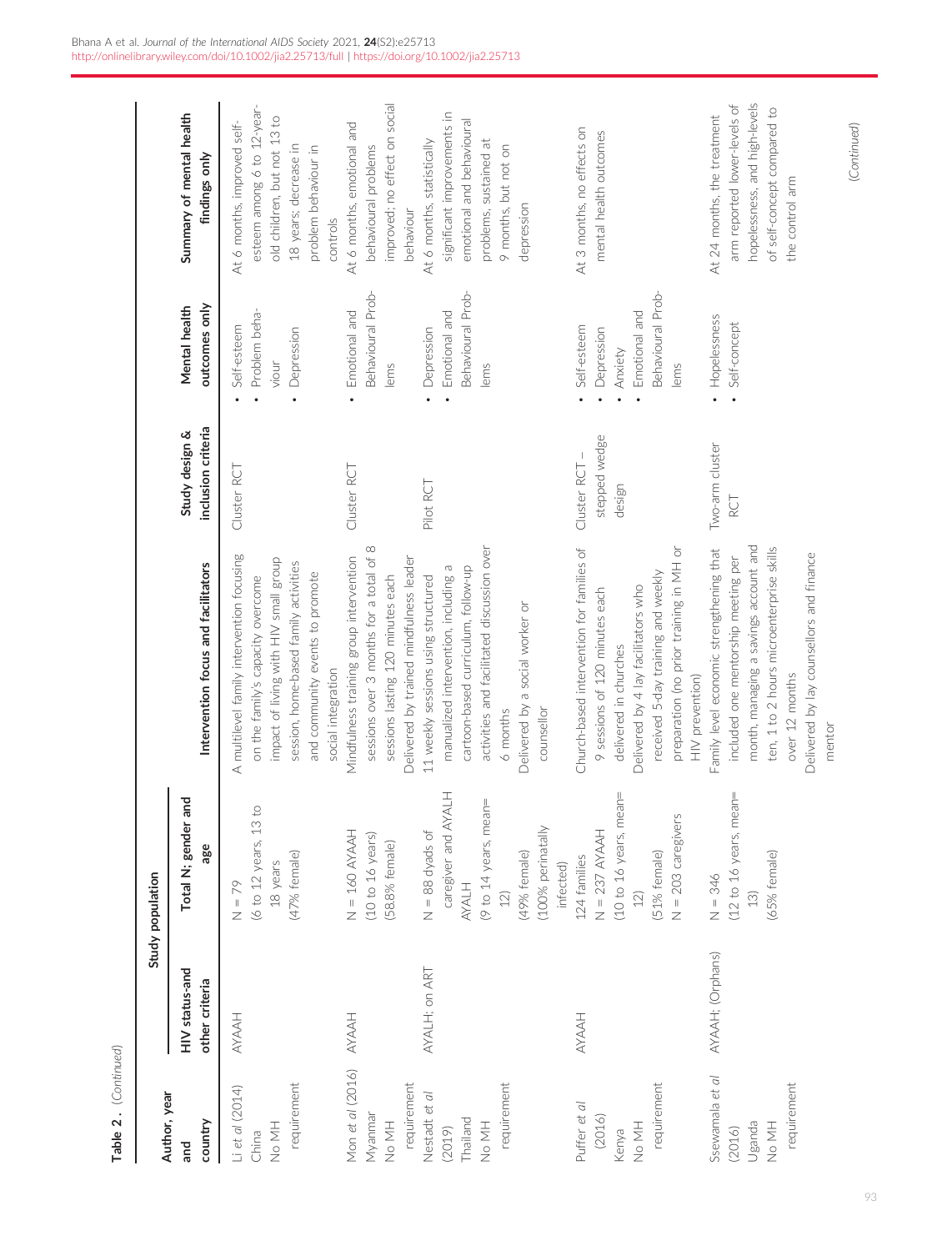| Author, year                                                    |                                  | Study population                                                                              |                                                                                                                                                                                                                                                                                                                                                                                                                                                                     |                                            |                                                                                                             |                                                                                                                                                                                                                                                                                           |
|-----------------------------------------------------------------|----------------------------------|-----------------------------------------------------------------------------------------------|---------------------------------------------------------------------------------------------------------------------------------------------------------------------------------------------------------------------------------------------------------------------------------------------------------------------------------------------------------------------------------------------------------------------------------------------------------------------|--------------------------------------------|-------------------------------------------------------------------------------------------------------------|-------------------------------------------------------------------------------------------------------------------------------------------------------------------------------------------------------------------------------------------------------------------------------------------|
| country<br>and                                                  | HIV status-and<br>other criteria | Total N; gender and<br>age                                                                    | Intervention focus and facilitators                                                                                                                                                                                                                                                                                                                                                                                                                                 | inclusion criteria<br>Study design &       | outcomes only<br>Mental health                                                                              | Summary of mental health<br>findings only                                                                                                                                                                                                                                                 |
| requirement<br>Thurman et al<br>South Africa<br>(2018)<br>HM PN | HAAYA                            | $N = 95$ caregivers<br>$N = 105$ AYAAH<br>$(12$ to $17$ years)<br>(60% female)                | HIV knowledge and behavioural skills<br>90 minutes. Includes CBT elements<br>(Let's Talk) comprising 19 caregiver<br>structured curriculum building core<br>Delivered by trained facilitators who<br>received three one-week training<br>and 14 adolescent sessions over<br>sessions<br>∢                                                                                                                                                                           | Pilot study (Pre-post<br>no control group) | Depression<br>Anxiety<br>$\ddot{\phantom{0}}$                                                               | At 3 months, both caregivers<br>demonstrated improved<br>mental health including<br>depression and anxiety<br>and adolescents                                                                                                                                                             |
| requirement<br>Vreeman et al<br>(2019)<br>HM PN<br>Kenya        | <b>AYALH</b>                     | $(10$ to 14 years, mean =<br>caregiver and AYALH<br>$N = 285$ dyads of<br>(52% female)<br>12) | Disclosure intervention comprises access<br>counselling; pamphlets and videos over<br>to intensive group and one-on-one<br>Delivered by trained counsellors<br>2 years                                                                                                                                                                                                                                                                                              | Cluster RCT                                | Behavioural Prob-<br>Emotional and<br>Depression<br>lems                                                    | differences between groups<br>on depression or emotional<br>At 24 months, no significant<br>and behavioural problems                                                                                                                                                                      |
| requirement<br>Webb et al<br>(2018)<br>HM PN<br>SSA             | HIAKA                            | $(14$ to 22 years, mean =<br>$N = 72$ AYALH<br>(45% female)<br>$18.7)$                        | Delivered by instructors trained in MBSR<br>Mindfulness stress reduction programme<br>(MBSR) of nine sessions, including CBT<br>by health education instructors trained<br>over 8 weekly sessions and extensive<br>education covering nutrition, exercise<br>experience teaching mindfulness and<br>over 3 hours on curriculum and had<br>elements (present-focus, rumination<br>and future concerns) as well health<br>health education experience.<br>and puberty | Pilot RCT                                  | Mindful Attention<br>Emotional regula-<br>Perceived Stress<br>and Awareness<br>Aggression<br>Coping<br>tion | perceived stress, rumination,<br>improvement in mindfulness:<br>satisfaction; and aggression)<br>No significant differences in<br>positive mental health<br>(mindfulness; problem<br>At 3 months, significant<br>distraction, anxiety or<br>solving coping; life<br>cognitive flexibility |
| requirement<br>Willis et al<br>Zimbabwe<br>(2019)<br>No MH      | AYALH; on ART                    | (10 to 15 years)<br>HTAXA + 6 + N<br>(59% female)                                             | and psychosocial support counselling<br>adherence and psychosocial support;<br>Supporters trained and mentored in<br>Improving linkage to services through<br>trained and mentored in adherence<br>Community Adolescent Treatment<br>Delivered by youth aged 18 to 24<br>Weekly home visits                                                                                                                                                                         | RCT                                        | Self-confidence<br>Self-esteem<br>Self-worth<br>$\bullet$                                                   | (confidence, self-esteem, and<br>self-worth); quality of life<br>At 12 months, significant<br>psychosocial wellbeing<br>improvements in                                                                                                                                                   |
|                                                                 | continue bobs in international   | atomic FCI formation the central contract of the form                                         | مدم طلم مام.<br>                                                                                                                                                                                                                                                                                                                                                                                                                                                    | was a N 41   N 4 a stall bookby N 41       | ani 101 ani 102 - 103 ani 103 an                                                                            |                                                                                                                                                                                                                                                                                           |

Table 2 . (Continued)

Table 2. (Continued)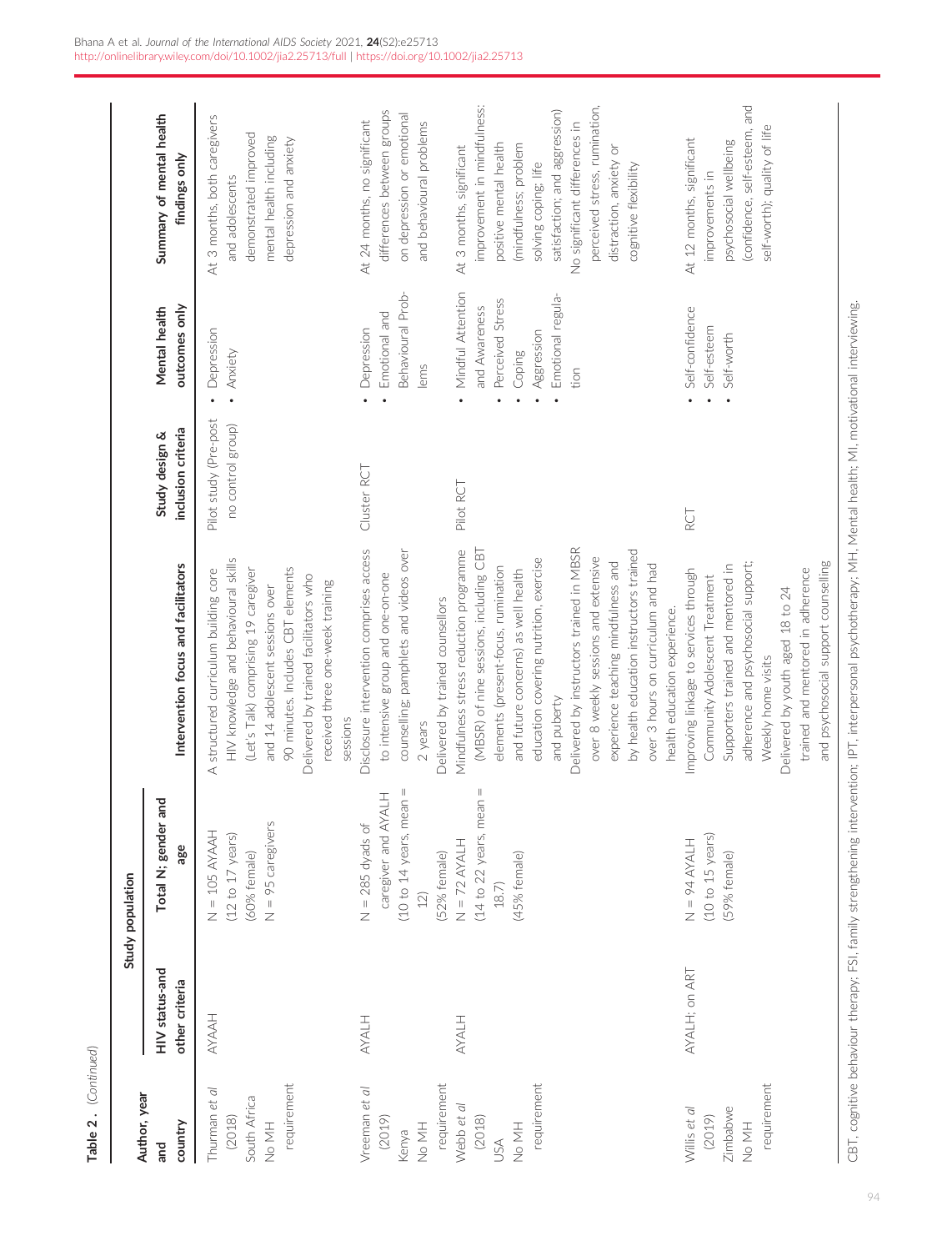Another randomized pilot study in China evaluated a family strengthening programme, Together for Empowerment Activities, a multilevel intervention that focuses on a family's capacity to overcome the impacts of living with HIV. It incorporates group and home-based family activities as well as community events to promote parent–child communication and improve AYAAH self-esteem and reduce any problem behaviour [[57](#page-11-0)]. Group differences were noted in self-esteem for children 6 to 12 years of age at three months, but not at six months, and not for adolescents [[13-18](#page-10-0)]. Both age groups showed significant group differences in the level of parental care at six months. The groups did not differ significantly on reduction in problem behaviours. A second family centred programme to mitigate HIV risk (knowledge, self-efficacy) and promote mental health among AYAAH in South Africa, focused on building core HIV knowledge and behavioural skills in a one group pretest–posttest design [\[56\]](#page-11-0). Elements of the intervention incorporated CBT components (goal-setting, challenging negative thoughts, problem-solving skills) for adolescents and caregivers. Significant improvements were noted concerning AYAAH mental health outcomes (depression and anxiety symptoms) on the Depression Anxiety Stress Scale as well as other outcomes (e.g. HIV transmission, condom knowledge).

### 3.5 | Family based economic strengthening interventions

Another approach to family based interventions involves economic strengthening. SUUBI (Hope) has been delivered in Ugandan school settings and was originally designed for AYAAH. Evaluated through a large-scale cluster RCT [\[55](#page-11-0)], the SUUBI intervention group had significantly lower levels of hopelessness and improved self-concept compared to the control group who received usual care. SUUBI, delivered by lay counsellors, has been found to be effective in reducing sexual risk behaviour and promoting emotional wellbeing in multiple countries in sub-Saharan Africa [[64,65\]](#page-11-0). SUUBI+Adherence was adapted for AYALH, and evaluated in a RCT in multiple clinics in Uganda, with both the intervention and comparison groups also receiving bolstered psychosocial support, using a cartoon-based curriculum on disclosure, adherence and coping similar to that used in CHAMPSA and VUKA in South Africa [\[60,66,67\]](#page-11-0). The SUUBI+Adherence trial found significant intervention effects on hopelessness and depression, at 24-month post intervention [\[51\]](#page-11-0).

## 3.6 | Group-based mindfulness interventions

Group-based mindfulness interventions were tested in two studies, one in Myanmar and one in the USA. Mindfulness is increasingly being used in many contexts as part of mental health treatments, for example DBT [[35](#page-11-0)] and on its own or as part of CBT [\[31,32](#page-11-0)]. Derived from the Buddhist way of meditation, mindfulness is described in one of the studies as a state of consciousness in which there is enhanced attention of moment-to-moment experience." (Pp 2) [[53](#page-11-0)]. In the Myanmar study, structured mindfulness training delivered by an experienced mindfulness instructor and two investigators included elements of family strengthening (involving parents/ guardians in the process and to monitor homework as well as meditation. In a cluster RCT, significant improvements in three

domains of psychological behaviours (emotional [effect size 1.8], conduct and social behaviour [effect size 0.81]) at six months were noted among AYAAH who received the intervention component relative to the comparison group. In the USA study, a clinic-based pilot RCT was delivered by instructors with extensive experience in teaching mindfulness. They provided mindfulness-based stress reduction intervention over at least eight weekly sessions with didactics on and experiential practice of various mindfulness techniques (meditation, yoga) and application of mindfulness to everyday life. Significant improvement in the intervention group in mindfulness, problem-solving coping styles, life satisfaction, reducing aggression and lower HIV viral load was noted among African American AYALH [\[49](#page-11-0)].

# 3.7 | Community-based intervention

The last RCT, community-government partnerships were leveraged to enhance linkage and retention in care for AYALH. This programme recruited young adults from the local community to be peer counsellors. Known as Community Adolescent (18 to 24 years) Treatment Supporters, they were trained and mentored by the Zimbabwean Health and Child Care Ministry [\[50](#page-11-0)]. The study found significant increases in psychological wellbeing (self-confidence, self-esteem, self-worth), lower stigma and quality of life care, as well as improved adherence to ART and linkage to care, but not retention in care compared to controls.

In this review, in the past six years, 13 intervention studies were identified, with most conducted in sub-Saharan Africa where the majority of AYALH and AYAAH reside. The majority of these studies ( $n = 10$ ) demonstrated positive intervention effects on some component of mental health [[46,47,49-](#page-11-0) [51,53,55-58](#page-11-0)], with only two studies of AYALH [[45,48](#page-11-0)] and 1 of AYAAH [\[54\]](#page-11-0) showing no effect of the intervention on mental health outcomes. However, the limited number of studies with full scale trials of mental health (four studies were pilot studies), the diversity of interventions and measures used, the diversity of age groups, study periods and contexts, the different types of facilitators, and the extreme limit in evidencebased treatments for specific mental health problems, make it very difficult to discern best practices. The risk of bias analysis indicated that seven of the 13 studies [\[46,49,50,53,56,57](#page-11-0)] were likely to have outcomes that would probably change because of the bias introduced by small sample sizes or flawed randomization procedures. Furthermore, while all the interventions used trained facilitators, there was great variation in training and previous facilitator experience, ranging from highly skilled CBT therapists to lay counsellors with varying levels of supervision and training.

In three of the four studies that used evidence-based mental health treatment [[45,49,53](#page-11-0)], participants did not need to meet criteria for a mental disorder diagnosis, making it difficult to assess impact on those most vulnerable to psychiatric illness. Only one study included a formal diagnosis of participant mental health before undertaking the intervention [\[46](#page-11-0)]. Furthermore, studies used varying post-intervention periods, from immediately post-intervention to 24-month post-intervention, making comparisons difficult. The most commonly used measure of mental health was the SDQ which is not a diagnostic tool but a symptom checklist of emotional and behavioural difficulties and strengths. The most common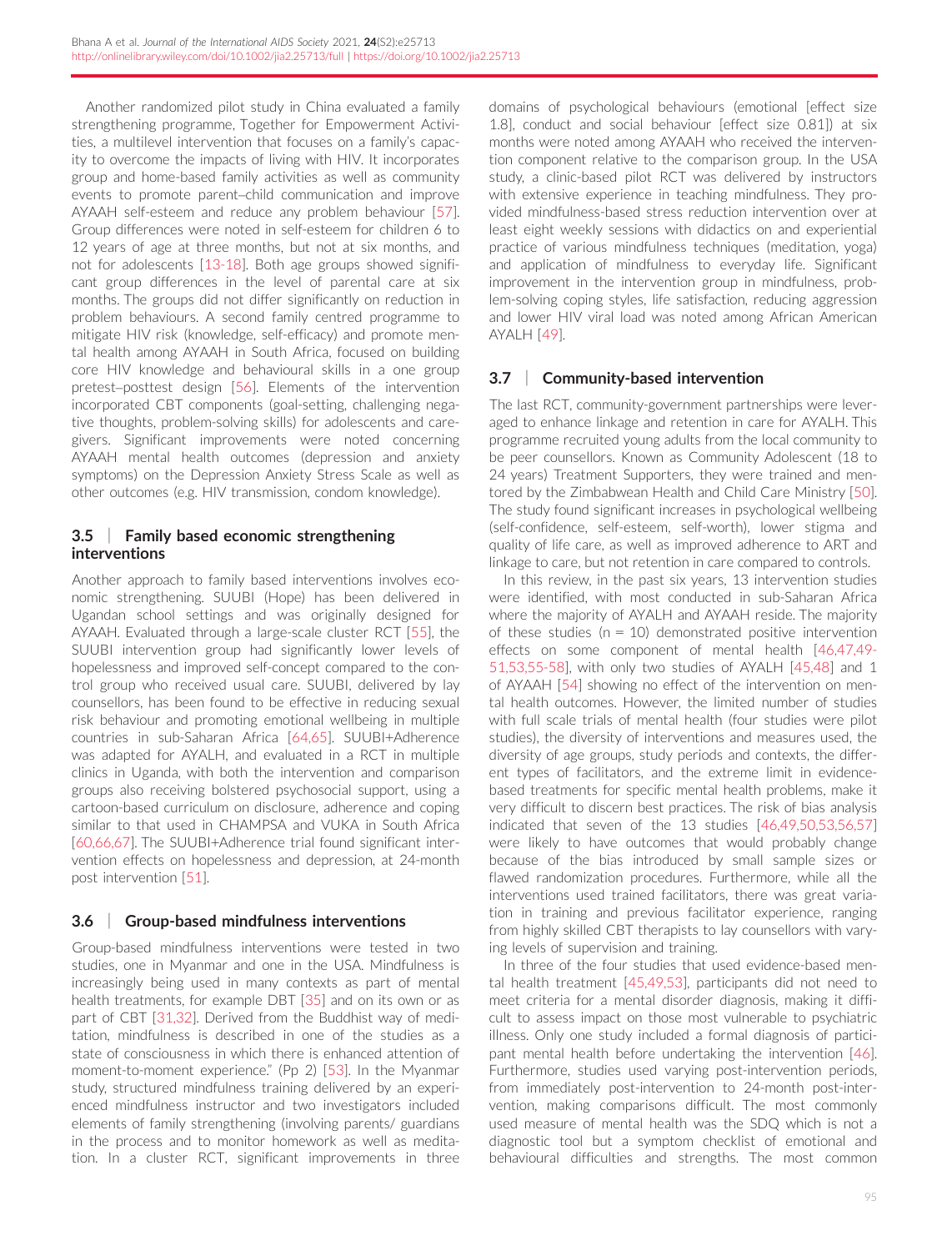specific mental health problem was depression, but different measures were used across studies.

The SUUBI economic strengthening intervention was one of the most effective approaches in promoting mental health in AYALH [[51,55\]](#page-11-0). This finding supports the increasing awareness that poverty is one of the key social determinants of poor mental health and that economic strengthening approaches can be helpful [\[68\]](#page-12-0). Additionally, studies focused on family strengthening interventions showed promise in addressing mental health outcomes among adolescents affected by HIV in their families [\[53-57\]](#page-11-0). The studies of mindfulness are also encouraging; mindfulness is increasingly recognized as an evidence-informed intervention for mental health as part of other treatments such as DBT and CBT or on its own, although testing and adaptation are needed in African countries at the centre of the HIV epidemic. For interventions to have a chance of being scalable, they need to be culturally appropriate and deliverable by non-mental health specialists, given the dearth of mental health providers in many contexts. We did not find any studies examining the capacity of lay counsellors to provide mental health treatment to AYALH or AYAAH with mental health disorders.

In Zimbabwe, a study currently underway is testing problem-solving therapy, an evidence-based transdiagnostic intervention for common mental disorders in youth, in a setting of high HIV prevalence, modelled on the Friendship Bench [[69\]](#page-12-0). More studies are needed of transdiagnostic or simple evidence-based interventions such as problem-solving therapy or behavioural activation, that can be delivered by health workers, in order to promote feasibility in LMIC where capacity for psychiatric diagnosis may be limited [[70\]](#page-12-0).

Implementing mental health interventions in LMIC, particularly using evidence-based mental health treatment, is challenging given the limits on funding and available professionally trained staff to conduct screening, diagnostic evaluation and the treatment itself. For example in South Africa, there is only one psychiatrist per an estimated 357,143 people [[71](#page-12-0)]. As a result, many studies reviewed here utilized lay counsellors and interventions that did not require specialized professional experience and training. It has been suggested that digital technology-based interventions could be helpful in resourceconstrained contexts in standardizing treatment and reducing training costs as well as the need for professional providers [\[72,73](#page-12-0)]. A recent review suggested that digital psychological interventions (mostly with depression and substance use) are superior to control conditions and moderately effective in LMIC [\[74\]](#page-12-0). Mental health interventions that leverage digital technology may also provide increased access for AYA who heavily use social media and other text-based and internetbased platforms and be well suited for rapid scale-up with ongoing studies offering insights for the future development and scale-up of technology-based mental health interventions tailored to AYALH [[75,76](#page-12-0)]. That said, many AYA in resourceconstrained contexts in particular do not own mobile phones or share phones with others, and those who do own phones may have limited access to airtime, the internet and reliable electricity [\[77-80\]](#page-12-0), requiring different approaches to treatment. Regardless of how interventions are delivered, studies to determine lay counsellor capacity, training and supervision required, and the potential role of digital technology in supporting them are needed.

Almost none of the 13 projects included descriptors of possible mediators promoting change, and most studies used multicomponent interventions. This leaves us unable to clearly identify mechanisms of change or make definitive statements about what worked and why. An analytic framework that may be useful in unpacking interventions that seek to influence complex systems is the use of realist reviews. By making explicit the underlying assumptions (programme theories) about how an intervention is meant to work with what impact, realist reviews may help in providing an explanatory analysis as to what works for whom, in what circumstances, in what way and how [\[81\]](#page-12-0).

The risk of bias identified in many of the studies reviewed provides an opportunity for future work to ensure adequate sample size and randomization considerations in study recruitment and treatment in addressing the mental health needs of AYALH and AYAAH. It is likely that there is not a one-size-fits-all approach given that mental health has multiple biological, psychological and social causes, and context is critical to what is acceptable, accessible and feasible. Implementation science research approaches may help improve our understanding of what works for whom and under what conditions [[82](#page-12-0)] and can also promote scale up and sustainability of mental health interventions beyond the life span of research projects. In low-resource contexts, the design of delivery systems using implementation science principles may close the mental health implementation gap [[83\]](#page-12-0). A renewed focus on the barriers and enablers of the implementation of an intervention is called for, as well as the health or mental health impact of the intervention itself [\[84\]](#page-12-0). Moreover, use of community-based participatory research methods that involve community stakeholders at every step of the intervention research process can help ensure not only that interventions address the most critical problems for communities, but also that stakeholders are involved in sustainability of the programmes themselves.

Importantly, mental health problems are one of the leading causes of the loss of disability adjusted life years globally [[85](#page-12-0)]. While health agencies are calling for global investment in mental health [\[86](#page-12-0)] and a mental health treatment gap has been identified particularly in LMIC [\[87\]](#page-12-0), the current review suggests this mental health treatment gap may be even wider for young people living with or affected by HIV. Furthermore, this gap among youth persists in low-, middle- and high-income contexts. Integrating screening of mental disorders that can be used by non-specialists is recommended as one way of improving access to mental healthcare [[6](#page-10-0)]. This strategy could be impactful for the mental health and wellbeing of AYALH, particularly those who experience challenges with linkage and retention to HIV care.

Given the stigma of HIV, those affected are likely not to seek care outside of HIV clinics. Hence, policies that promote the integration of mental healthcare into HIV care settings may be most effective for serving the needs of AYALH in need of mental health treatment [\[7,8,88](#page-10-0)], while also ensuring the quality of mental healthcare [\[89](#page-12-0)]. One promising example promoting the integration of mental health within a chronic care platform (including HIV) is the scale up of the Mental Health Integration Programme (MhINT) using an implementation science framework to identify what works for whom and under what conditions [[90\]](#page-12-0). Another is the work of the Hub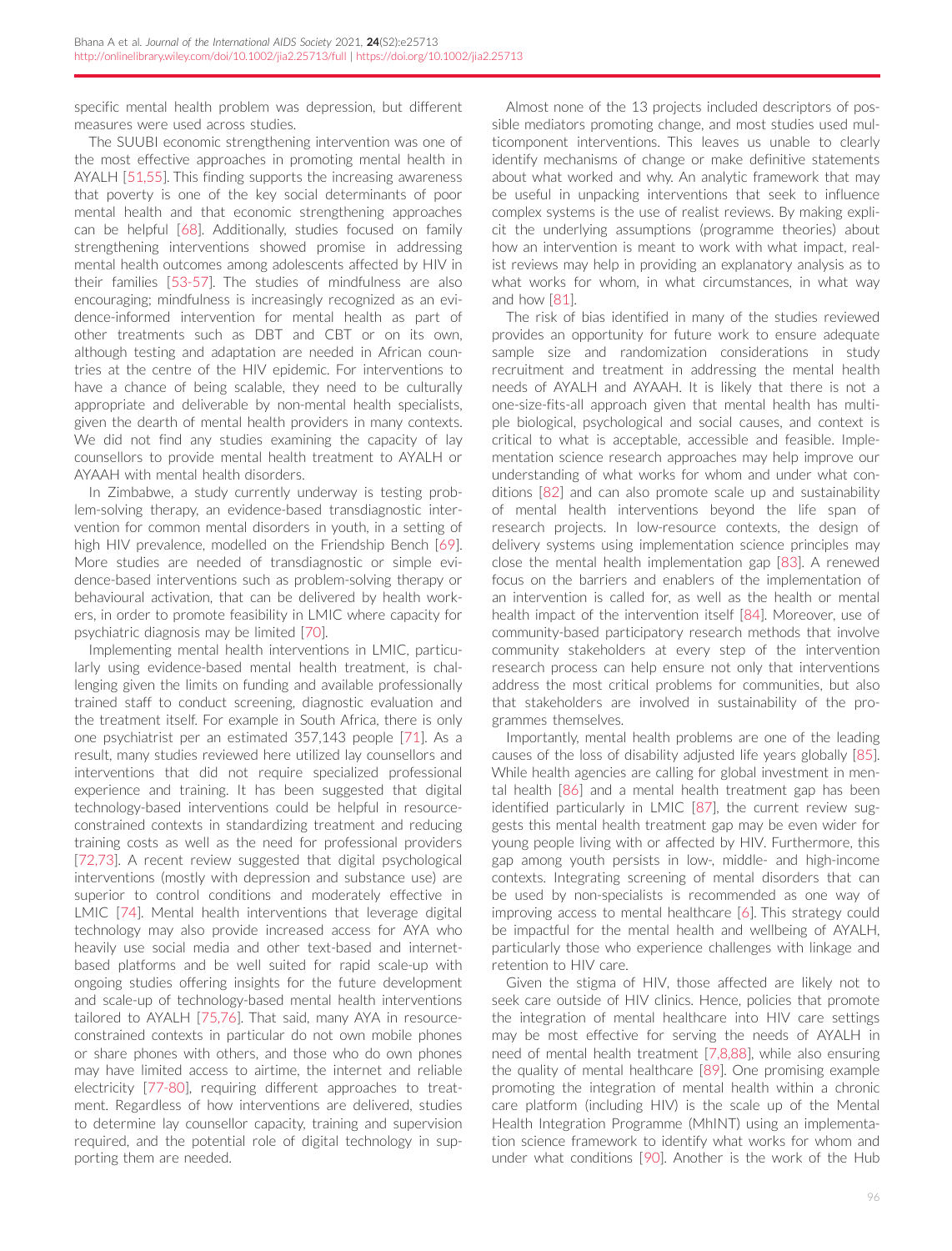<span id="page-10-0"></span>Accelerating Achievement for Africa's Adolescents (Accelerate) to promote high-quality evidence generated in a series of randomized trials to improve the lives of adolescents across multiple Sustainable Development Goals [[91](#page-12-0)]. But importantly, resources, policies and research to provide a sufficient evidence base are urgently needed to address the emotional wellbeing of adolescents and young adults living with and affected by HIV globally.

This study has some limitations. First, as a scoping review, we may have missed mental health interventions in our search of the literature. Given that much of the work described in this scoping review tends to reflect work done in LMIC because of the HIV burden in these regions, this unintended bias should be noted. Second, we used a broad definition of adolescence (10 to 24 years), as many studies assess adolescences in this age range. However, we recognize that several stages of development exist within this range and note that future studies should explore the differences between these stages and design developmentally tailored mental health interventions. Lastly, there are mental health interventions for adult populations affected by HIV, as well as populations of adolescents and young adults not living with or affected by HIV or living with other chronic conditions that could be useful in the context of AYALH and AYAAH, that did not form part of this review process.

# 4 | CONCLUSIONS

Given the heavy burden of disease associated with HIV, the staggering numbers of adolescents living with or affected by HIV and the high rates of mental health problems previously identified in this population, there is still a substantive need for evidence-based mental health treatment for AYALH and AYAAH. There is a need for simple brief transdiagnostic evidence-based interventions, which are likely to be feasible in low-resource settings that utilize lay counsellors and that are possibly supported through digital technology. Measurement tools for mental health research in AYA need to be locally validated in the contexts in which they are applied. Future research must develop implementation theory and look at implementation outcomes such as feasibility, acceptability and fidelity, as well as effectiveness, to ensure that interventions found to be effective become part of integrated mental health services for adolescents and young adults living with and affected by HIV globally.

#### AUTHORS ' AFFILIATIONS

<sup>1</sup>Health Systems Research Unit, South African Medical Research Council, Durban, South Africa; <sup>2</sup>Centre for Rural Health, College of Health Sciences, University of KwaZulu-Natal, South Africa; <sup>3</sup>HIV Center for Clinical and Behavioral Studies, Department of Psychiatry, New York State Psychiatric Institute and Columbia University, New York, NY, USA; <sup>4</sup>Institute of Psychiatry, Psychology and Neuroscience, King's College London, London, UK

#### COMPETING INTERESTS

The authors have no competing interests to declare.

#### AUTHORS ' CONTRIBUTIONS

AB, PK, AP, MA and CAM were involved in conceptualizing and drafting the manuscript. All authors have read and approved the final manuscript.

#### ACKNOWLEDGEMENTS

Funding for CAM and PK's time working on this review was provided by two grants from NIMH: (1) NIMH center grant (P30-MH43520; PI: Remien) and (2) CASAH (R01-MH6913; PI: Mellins). PK's time was also supported by an NIMH Career Development Award (K01 MH122319; PI: Kreniske).

#### **REFERENCES**

1. WHO. Guidelines on mental health promotive and preventive interventions for adolescents. Geneva: WHO; 2020.

2. UNAIDS. UNAIDS Data 2020. Geneva: UNAIDS; 2020 [cited 2020 Dec 10]. Available from: [https://www.unaids.org/sites/default/files/media\\_asset/2020\\_aids](https://www.unaids.org/sites/default/files/media_asset/2020_aids-data-book_en.pdf)[data-book\\_en.pdf](https://www.unaids.org/sites/default/files/media_asset/2020_aids-data-book_en.pdf)

3. UNICEF. HIV and AIDS in aolescents. 2020. Available from: [https://data.uni](https://data.unicef.org/topic/adolescents/hiv-aids/) [cef.org/topic/adolescents/hiv-aids/](https://data.unicef.org/topic/adolescents/hiv-aids/)

4. CDC. HIV and transgender people. 2019. Available from: [https://www.cdc.](https://www.cdc.gov/hiv/group/gender/transgender/index.html) [gov/hiv/group/gender/transgender/index.html](https://www.cdc.gov/hiv/group/gender/transgender/index.html)

5. UNAIDS. UNAIDS Data 2017. UNAIDS; 2017.

6. Slogrove AL, Mahy M, Armstrong A, Davies M-A. Living and dying to be counted: What we know about the epidemiology of the global adolescent HIV epidemic. J Int AIDS Soc. 2017;20:21520.

7. Chibanda D, Benjamin L, Weiss HA, Abas M. Mental, neurological, and substance use disorders in people living with HIV/AIDS in low- and middle-income countries. J Acquir Immune Defic Syndr. 1999;2014 67 Suppl 1:S54–67.

8. Mellins CA, Malee KM. Understanding the mental health of youth living with perinatal HIV infection: lessons learned and current challenges. J Int AIDS Soc. 2013;16:18593.

9. Remien RH, Stirratt MJ, Nguyen N, Robbins RN, Pala AN, Mellins CA. Mental health and HIV/AIDS: the need for an integrated response. AIDS (London, England). 2019;33(9):1411–20.

10. Vreeman RC, McCoy BM, Lee S. Mental health challenges among adolescents living with HIV. J Int AIDS Soc. 2017;20 Suppl 3:21497.

11. Mellins CA, Brackis-Cott E, Leu CS, Elkington KS, Dolezal C, Wiznia A, et al. Rates and types of psychiatric disorders in perinatally human immunodeficiency virus-infected youth and seroreverters. J Child Psychol Psychiatry. 2009;50(9):1131–8.

12. Abrams EJ, Mellins CA, Bucek A, Dolezal C, Raymond J, Wiznia A, et al. Behavioral health and adult milestones in young adults with perinatal HIV infection or exposure. Pediatrics. 2018;142:e20180938.

13. Lee B, Chhabra M, Oberdorfer P. Depression among vertically HIV-infected adolescents in Northern Thailand. J Int Assoc Phys AIDS Care. 2011;10(2):89– 96.

14. Smith R, Huo Y, Tassiopoulos K, Rutstein R, Kapetanovic S, Mellins C, et al. Mental health diagnoses, symptoms, and service utilization in us youth with perinatal HIV infection or HIV exposure. AIDS Patient Care STDs. 2019;33(1):1–13.

15. Malee KM, Tassiopoulos K, Huo Y, Siberry G, Williams PL, Hazra R, et al. Mental health functioning among children and adolescents with perinatal HIV infection and perinatal HIV exposure. AIDS Care. 2011;23(12):1533–44.

16. Lynn C, Bradley-Klug K, Chenneville T, Walsh A, Dedrick R, Rodriguez C. Mental health screening in integrated care settings: Identifying rates of depression, anxiety, and posttraumatic stress among youth with HIV. J HIV/AIDS Soc Serv. 2018;17:1–7.

17. Sherr L, Cluver LD, Toska E, He E. Differing psychological vulnerabilities among behaviourally and perinatally HIV infected adolescents in South Africa– implications for targeted health service provision. AIDS Care. 2018;30:92–101.

18. Patton GC, Sawyer SM, Santelli JS, Ross DA, Afifi R, Allen NB, et al. Our future: a Lancet commission on adolescent health and wellbeing. Lancet. 2016;387(10036):2423–78.

19. Jones PB. Adult mental health disorders and their age at onset. Br J Psychiatry. 2013;202(s54):s5–10.

20. Kessler RC, Amminger GP, Aguilar-Gaxiola S, Alonso J, Lee S, Ustun TB. Age of onset of mental disorders: a review of recent literature. Curr Opin Psychiatry. 2007;20(4):359–64.

21. Das JK, Salam RA, Lassi ZS, Khan MN, Mahmood W, Patel V, et al. Interventions for adolescent mental health: an overview of systematic reviews. J Adolescent Health. 2016;59(4S):S49–60.

22. Smith R, Wilkins M. Perinatally acquired HIV infection: Long-term neuropsychological consequences and challenges ahead. Child Neuropsychol. 2015;21 (2):234–68.

23. Sohn AH, Hazra R. The changing epidemiology of the global paediatric HIV epidemic: keeping track of perinatally HIV-infected adolescents. J Int AIDS Soc. 2013;16(1):18555.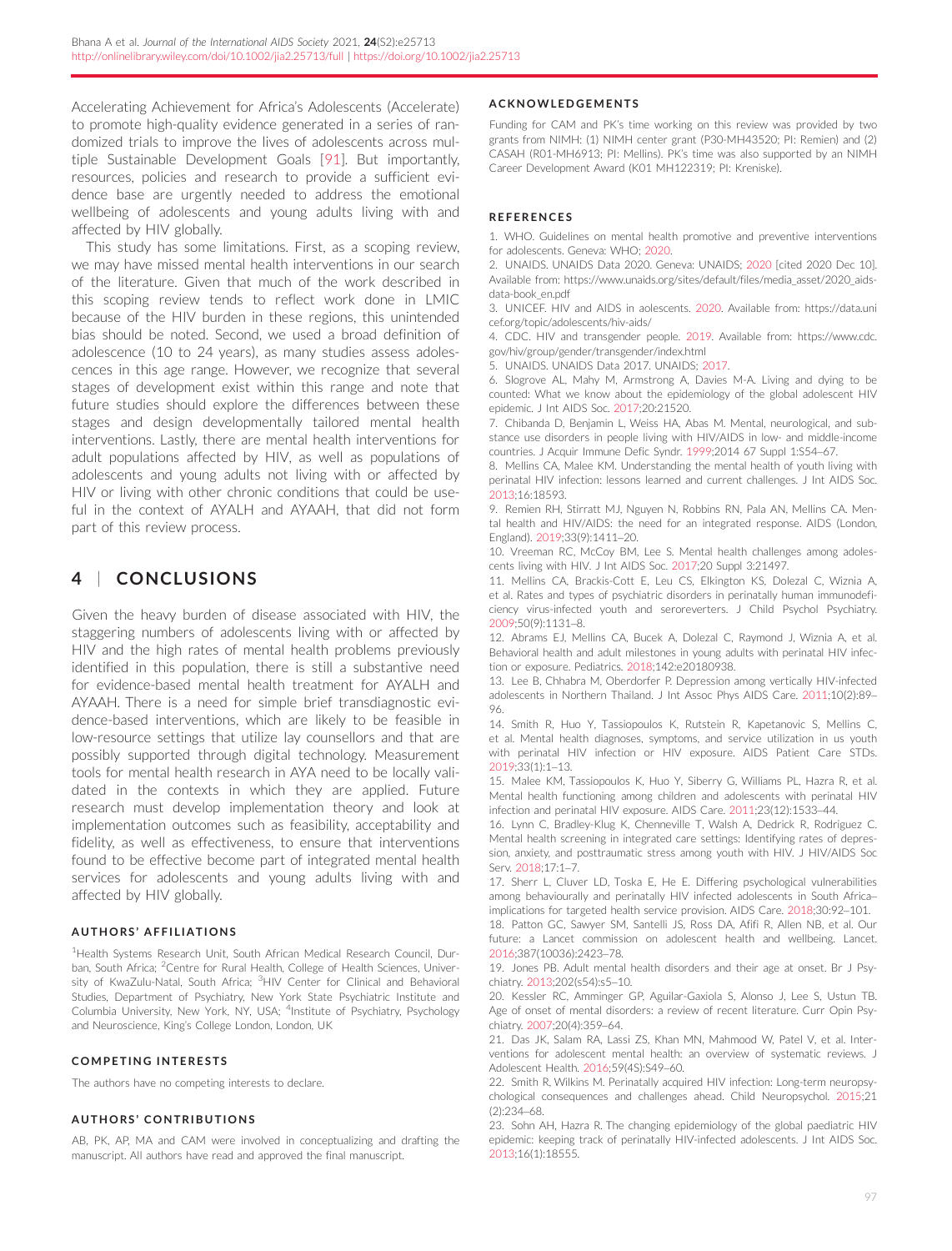<span id="page-11-0"></span>24. Sherr L, Croome N, Parra Castaneda K, Bradshaw K. A systematic review of psychological functioning of children exposed to HIV: using evidence to plan for tomorrow's HIV needs. AIDS Behav. 2014;18(11):2059–74.

25. Skeen S, Sherr L, Tomlinson M, Croome N, Ghandi N, Roberts JK, et al. Interventions to improve psychosocial well-being for children affected by HIV and AIDS: a systematic review. Vulnerable Child Youth Stud. 2017;12(2):91– 116.

26. Buckley J, Otwombe K, Joyce C, Leshabane G, Hornschuh S, Hlongwane K, et al. Mental health of adolescents in the era of antiretroviral therapy: is there a difference between HIV-infected and uninfected youth in South Africa? J Adolesc Health. 2020;67(1):76–83.

27. Kreniske P, Mellins CA, Dolezal C, Korich R, Leu CS, Wiznia A, et al. Sounding the alarm: perinatally HIV-infected youth more likely to attempt suicide than their uninfected cohort peers. J Adolesc Health. 2019;65(5):702–5.

28. Cluver LD, Orkin FM, Campeau L, Toska E, Webb D, Carlqvist A, et al. Improving lives by accelerating progress towards the UN Sustainable Development Goals for adolescents living with HIV: a prospective cohort study. Lancet Child Adolescent Health. 2019;3(4):245–54.

29. Havens JF, Mellins C. Psychiatric aspects of HIV/AIDS in childhood and adolescence. In: Rutter M, Taylor E, editors. Child and adolescent psychiatry, 5th edn. Oxford, UK: Blackwell; 2008.

30. Laurenzi CA, Skeen S, Gordon S, Akin-Olugbade O, Abrahams N, Bradshaw M, et al. Preventing mental health conditions in adolescents living with HIV: an urgent need for evidence. J Int AIDS Soc. 2020;23:e25556.

31. Lowenthal ED, Bakeera-Kitaka S, Marukutira T, Chapman J, Goldrath K, Ferrand RA. Perinatally acquired HIV infection in adolescents from sub-Saharan Africa: a review of emerging challenges. Lancet Infect Dis. 2014;14(7):627–39. 32. Barlow DH. Psychological treatments. Am Psychol. 2004;59(9):869–78.

33. Craske MG, Anthony MM, Barlow DH. Treatments that work. Mastering your fears and phobias: therapist guide, 2nd edn. Oxford: Oxford University Press; 2006.

34. Mufson L, Sills R. Interpersonal psychotherapy for depressed adolescents (IPT-A): an overview. Nordic J Psychiatry. 2006;60(6):431–7.

35. Weissman MM, Klerman GL. Interpersonal Psychotherapy for Depression: e-Book 2015 International Psychotherapy Institute; freepsychotherapybooks.org; 2015. [cited 2020 Oct 10]. Available from: [https://www.israpsych.org/wp-conte](https://www.israpsych.org/wp-content/uploads/2018/12/interpersonal_psychotherapy_for_depression_-_myrna_m__weissman_phd.pdf) nt/uploads/2018/12/interpersonal\_psychotherapy\_for\_depression\_-\_myrna\_m\_ [weissman\\_phd.pdf](https://www.israpsych.org/wp-content/uploads/2018/12/interpersonal_psychotherapy_for_depression_-_myrna_m__weissman_phd.pdf)

36. Hayes SC, Strosahl KD, Wislon KG. Acceptance and commitment therapy: an experiential approach to behavioral change, 2nd edn. New York: The Guilford Press; 2016.

37. Kieling C, Baker-Henningham H, Belfer M, Conti G, Ertem I, Omigbodun O, et al. Child and adolescent mental health worldwide: evidence for action. Lancet. 2011;378(9801):1515–25.

38. Betancourt TS, Meyers-Ohki SE, Charrow A, Hansen N. Annual Research Review: Mental health and resilience in HIV/AIDS-affected children - a review of the literature and recommendations for future research. J Child Psychol Psychiatry. 2013;54(4):423–44.

39. Bhana A, Abas MA, Kelly J, van Pinxteren M, Mudekunye LA, Pantelic M. Mental health interventions for adolescents living with HIV or affected by HIV in low- and middle-income countries: systematic review. BJPsych Open. 2020;6: e104.

40. Bucek A, Mellins CA, Leu CS, Dolezal C, Korich R, Wiznia A, et al. Psychiatric disorders and young adult milestones in HIV-exposed, uninfected youth. AIDS Care. 2020;32(4):420–8.

41. Moher D, Liberati A, Tetzlaff J, Altman DG. Preferred reporting items for systematic reviews and meta-analyses: the PRISMA statement. PLoS Medicine. 2009;6:e1000097.

42. Mayston R, Kinyanda E, Chishinga N, Prince M, Patel V. Mental disorder and the outcome of HIV/AIDS in low-income and middle-income countries: a systematic review. AIDS (London, England). 2012;26 Suppl 2:S117–S135.

43. Ouzzani M, Hammady H, Fedorowicz Z, Elmagarmid A. Rayyan—a web and mobile app for systematic reviews. Syst Rev. 2016;5(1).

44. Liddle J, Williamson M, Irwig L. Improving health care and outcomes. Method for evaluating research guideline evidence. In: NSW Department of Health S, editor. Australia. 1996.

45. Dow DE, Mmbaga BT, Gallis JA, Turner EL, Gandhi M, Cunningham CK, et al. A group-based mental health intervention for young people living with HIV in Tanzania: results of a pilot individually randomized group treatment trial. BMC Public Health. 2020;20(1):3.

46. Kennard B, Brown L, Hawkins L, Risi A, Radcliffe J, Emslie G, et al. Development and implementation of health and wellness CBT for individuals with depression and HIV. Cognit Behav Pract. 2014;21(2):237–46.

47. Nestadt DF, Chutima S, McKay MM, Torsak B, Pardo G, Sudrak L, et al. CHAMP+ Thailand: pilot randomized control trial of a family-based psychosocial intervention for perinatally HIV-infected early adolescents. AIDS Patient Care STDs. 2019;33(5):227–36.

48. Vreeman RC, Nyandiko WM, Marete I, Mwangi A, McAteer CI, Keter A,, et al. Evaluating a patient-centred intervention to increase disclosure and promote resilience for children living with HIV in Kenya. AIDS. 2019;33 Supplement 1:S93–101

49. Webb L, Perry-Parrish C, Ellen J, Sibinga E. Mindfulness instruction for HIV-infected youth: a randomized controlled trial. AIDS Care. 2018;30(6):688–  $05$ 

50. Willis N, Milanzi A, Mawodzeke M, Dziwa C, Armstrong A, Yekeye I, et al. Effectiveness of community adolescent treatment supporters (CATS) interventions in improving linkage and retention in care, adherence to ART and psychosocial well-being: a randomised trial among adolescents living with HIV in rural Zimbabwe. BMC Public Health. 2019;19(1):4.

51. Cavazos-Rehg P, Byansi W, Xu C, Nabunya P, Sensoy Bahar O, Borodovsky J, et al. The impact of a family-based economic intervention on the mental health of HIV-infected adolescents in uganda: results from suubi + adherence. J Adolesc Health. 2021;68(4):742–49.

52. Bhana A, Mellins CA, Small L, Nestadt DF, Leu CS, Petersen I, et al. Resilience in perinatal HIV plus adolescents in South Africa. AIDS Care. 2016;28:49– 59.

53. Mon MM, Liabsuetrakul T, Htut KM. Effectiveness of mindfulness intervention on psychological behaviors among adolescents with parental HIV infection: a group-randomized controlled trial. Asia-Pacific J Public Health. 2016;28 (8):765–75.

54. Puffer ES, Green EP, Sikkema KJ, Broverman SA, Ogwang-Odhiambo RA, Pian J. A church-based intervention for families to promote mental health and prevent HIV among adolescents in rural kenya: results of a randomized trial. J Consult Clin Psychol. 2016;84(6):511–25.

55. Ssewamala FM, Karimli L, Torsten N, Wang JS, Han CK, Ilic V, et al. Applying a family-level economic strengthening intervention to improve education and health-related outcomes of school-going aids-orphaned children: lessons from a randomized experiment in Southern Uganda. Prevent Sci. 2016;17(1):134–43.

56. Thurman TR, Nice J, Luckett B, Visser M. Can family-centered programing mitigate HIV risk factors among orphaned and vulnerable adolescents? Results from a pilot study in South Africa. AIDS Care. 2018;30(9):1135–43.

57. Li L, Liang LJ, Ji GP, Wu J, Xiao YK. Effect of a family intervention on psychological outcomes of children affected by parental HIV. AIDS Behav. 2014;18 (11):2051–8.

58. Betancourt TS, Ng LC, Kirk CM, Brennan RT, Beardslee WR, Stulac S, et al. Family-based promotion of mental health in children affected by HIV: a pilot randomized controlled trial. J Child Psychol Psychiatry. 2017;58(8):922–30.

59. Bell CC, Bhana A, Petersen I, McKay MM, Gibbons R, Bannon W, et al. Building protective factors to offset sexually risky behaviors among black youths: a randomized control trial. J Natl Med Assoc. 2008;100(8):936–44.

60. McKay MM, Chasse KT, Paikoff R, McKinney LD, Baptiste D, Coleman D, et al. Family-level impact of the CHAMP family program: a community collaborative effort to support urban families and reduce youth HIV risk exposure. Fam Process. 2004;43(1):79–93.

61. Mellins CA, Nestadt D, Bhana A, Petersen I, Abrams EJ, Alicea S, et al. Adapting evidence-based interventions to meet the needs of adolescents growing up with HIV in south africa: the vuka case example. Global Soc Welfare. 2014;1(3):97–110.

62. McKernan McKay M, Alicea S, Elwyn L, McClain ZR, Parker G, Small LA, et al. The development and implementation of theory-driven programs capable of addressing poverty-impacted children's health, mental health, and prevention needs: CHAMP and CHAMP+, evidence-informed, family-based interventions to address HIV risk and care. J Clin Child Adolescent Psychol. 2014;43(3):428–41. 63. Pardo G, Saisaengjan C, Gopalan P, Ananworanich J, Lakhonpon S, Nestadt DF, et al. Cultural adaptation of an evidence-informed psychosocial intervention to address the needs of PHIV+ youth in Thailand. Glob Soc Welf. 2017;4 (4):209–18.

64. Ssewamala FM, Ismayilova L, McKay M, Sperber E, Bannon W, Alicea S. Gender and the effects of an economic empowerment program on attitudes toward sexual risk-taking among AIDS-orphaned adolescent youth in Uganda. J Adolesc Health. 2010;46(4):372–8.

65. Ssewamala FM, Sherraden M. Integrating saving into microenterprise programs for the poor: do institutions matter? Soc Serv Rev. 2004;78(3):404–28.

66. Bhana A, Petersen I, Mason A, Mahintsho Z, Bell C, McKay M. Children and youth at risk: adaptation and pilot study of the CHAMP (Amaqhawe) programme in South Africa. Afr J AIDS Res. 2004;3(1):33–41.